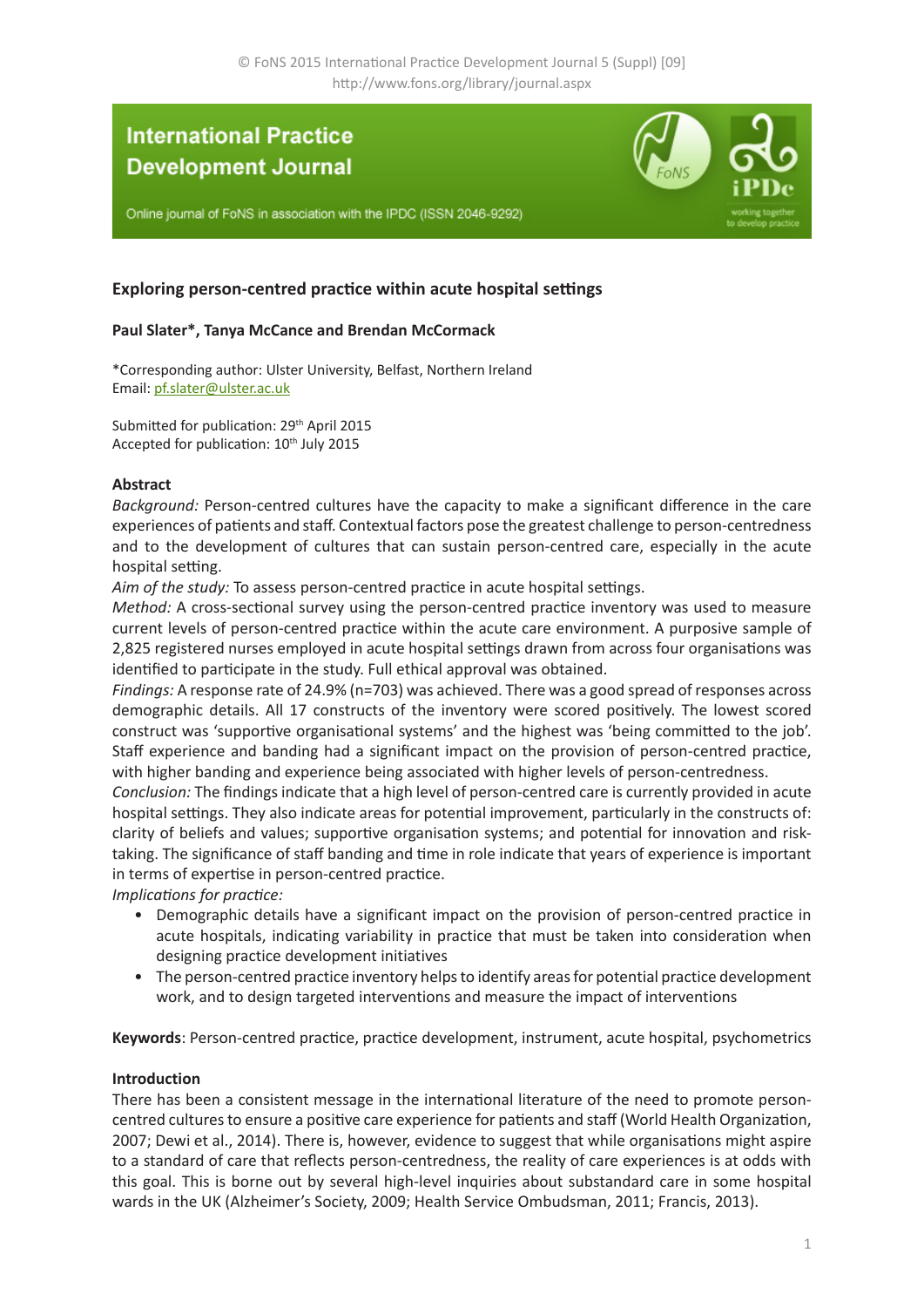There is increasing recognition of the challenges of implementing person-centred practice for teams who are working within complex organisational systems (Smull et al., 2009; Gask and Coventry, 2012; Neitzke, 2013). McCormack et al. (2011) suggest that contextual factors such as organisational culture, the learning environment and the care environment itself pose the greatest challenge to person-centredness and the development of cultures that can sustain person-centred care. A study conducted by McCance et al. (2013) explored how the culture and context within acute care practice settings impacted on the engagement of practitioners in a facilitated practice development programme. The findings highlighted the constant tussle experienced by staff in managing context while trying to develop cultures that supported person-centredness in everyday practice. Laird et al. (2015) has illuminated patients' experience of care in hospital wards during the intervention phase of the same programme. These authors have identified that patients in hospital are exposed to their own vulnerability in the care experience. Experiences of misfits in systems, care processes and nurse responses disempower patients and heighten the sense of vulnerability, confirming that context and culture of care are important components in terms of the development of person-centred practice in acute care settings.

The person-centred practice framework (McCormack and McCance, 2010) is one framework that helps teams to understand what is happening within the practice setting. It has been described as a way to operationalise person-centredness in practice, recognising that the idea of person-centredness is well understood in principle, but the issue is often recognising it in practice. Alongside the framework, a variety of tools have been developed to support this agenda, and the person-centred practice inventory (PCPI) is one such tool. This paper describes the use of the PCPI to explore the relationships within the person-centred practice framework as they apply to acute care.

# **Methodology**

The overall aim of the study was to assess person-centred practice within acute hospital settings. This was broken down into the following objectives:

- To benchmark person-centred practice in acute hospitals
- To identify differences according to demographic details
- To identify the usefulness of the PCPI in measuring person-centredness in acute care settings

The study adopted a descriptive cross-sectional survey research design, using the PCPI to measure levels of person-centred practice within the acute environment.

# **Sample**

A sample of nursing staff drawn from four health and social care organisations in one region in the UK participated in the study. Staff from a range of clinical settings (for example, mental health and learning disabilities, adult services and paediatrics) were invited to participate, with the aim of obtaining a representative sample of nurses working in acute settings. Demographic details of participants were also collected. All nurses in each clinical setting were selected based on the following inclusion criteria:

- A registered nurse
- Employed full time
- Working in the clinical setting for at least six months
- Willing to participate

#### **Instrumentation**

The PCPI is a 59-item instrument that measures 17 constructs aligned to the person-centred practice framework (McCormack and McCance, 2010). All items of the PCPI are measured on a five-point scoring range, from 1 (strongly disagree) to 5 (strongly agree). Full psychometric properties of the PCPI will be reported in a future publication.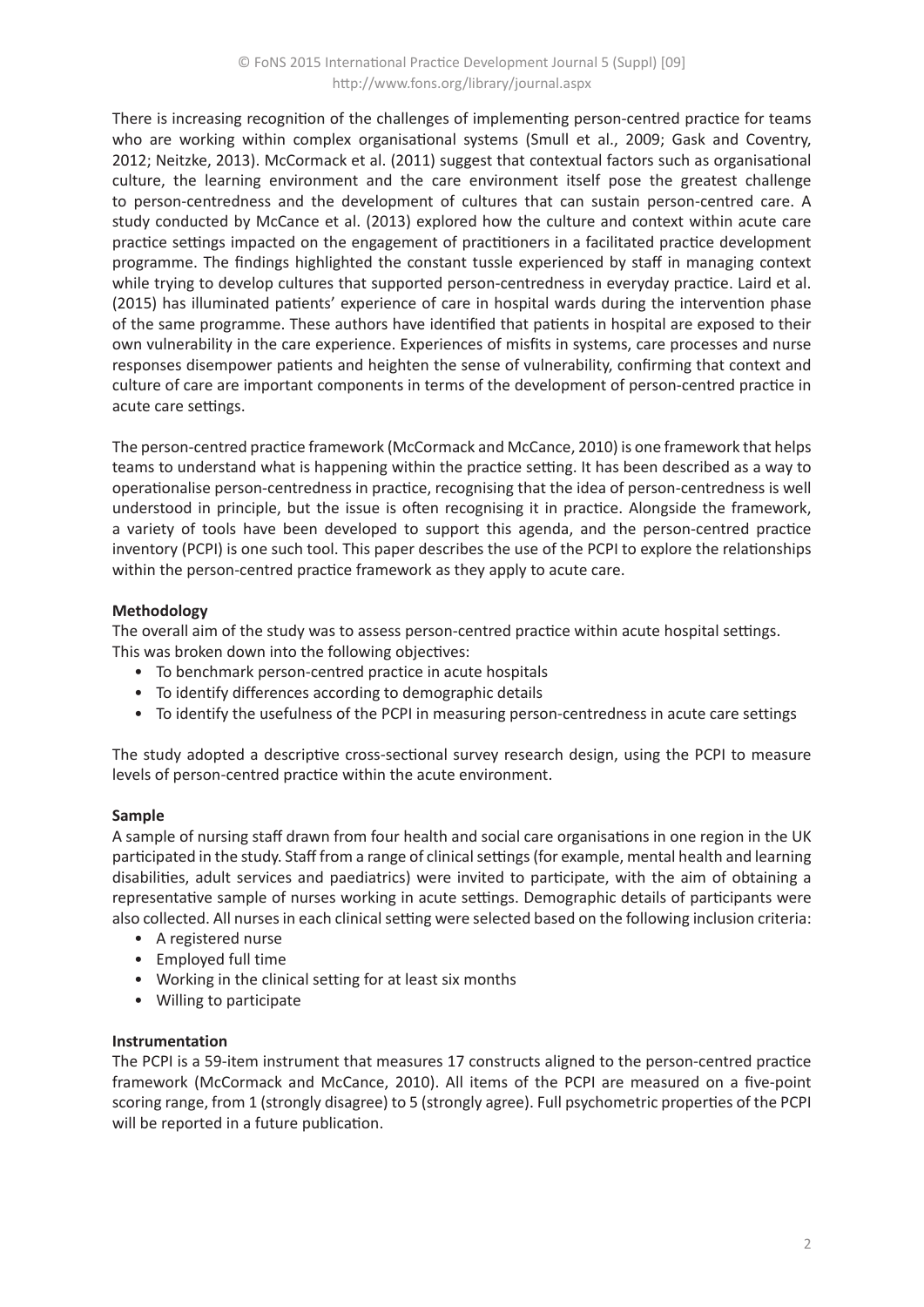# **Procedure**

A total of 2,825 questionnaire packs were distributed across the four participating organisations via ward sisters/charge nurses, who provided the number of nurses working within each area. The process of implied consent was made explicit in the participant information sheet; a returned questionnaire indicated consent to the use of the information contained in it for the study. The process ensured total anonymity for participants returning questionnaires. Participants were asked to complete the questionnaire and return it in a supplied SAE for collection by the researcher. A deadline of two weeks was given for the return of questionnaires, with a further week of follow-up visits to retrieve questionnaires.

The PCPI was completed by 703 nurses – a response rate of 24.9%. Due to missing data, the final total of nurses for whom data were collated was 664.

#### **Statistical analysis**

All data were analysed using **IBM SPSS Statistics 23.0**. Frequency scores and descriptive statistics were generated for all demographic details. Item scores were aggregated to the level of the 17 constructs and analysed accordingly. The results are presented according to the main concepts within the person-centred practice framework (prerequisites, care environment and care processes) for ease of interpretation. Statistically significant differences across demographics (banding and length of time in post) were identified accordingly.

#### **Ethical approval**

Full ethical approval was sought and gained from the relevant organisational and ethical bodies in line with research governance requirements. The main ethical issues related to informed consent and assuring confidentiality and anonymity for all participants.

#### **Demographic details**

There was a good spread of respondents across the key demographics. As Table 1 shows, the majority of the sample were Band 5 nurses (63.7%) and the majority of the sample had more than 10 years' experience in practice (59.8%). Nurse banding levels reflect increasing expertise and corresponding salary. For example: newly qualified nurses will start their career at Band 5, while nurse consultants will be Band 8. The majority of higher band staff had considerably more experience in post. There was a good representation of respondents across the four participating organisations.

| Table 1: Demographic spread of overall sample                                                                                                   |                  |                  |                  |                              |  |  |  |
|-------------------------------------------------------------------------------------------------------------------------------------------------|------------------|------------------|------------------|------------------------------|--|--|--|
| <b>Participants per Band</b>                                                                                                                    | Time in practice |                  |                  |                              |  |  |  |
|                                                                                                                                                 | $<$ 1 year       | 1-5 years        | 6-10 years       | <b>More than</b><br>10 years |  |  |  |
| <b>Band 5</b> 63.7% (n=423)                                                                                                                     | $2.4\%$ (16)     | 19.9% (n=132)    | $14.6\%$ (n=97)  | 26.8% (n=178)                |  |  |  |
| <b>Band 6 20.3% (n=135)</b>                                                                                                                     | $0.2\%$ (n=1)    | $0.8\%$ (n=5)    | $2.3\%$ (n=15)   | $17.2\%$ (n=114)             |  |  |  |
| <b>Band 7 14.8% (n=98)</b>                                                                                                                      | 0                | $\mathbf 0$      | $0.2\%$ (n=1)    | $14.6\%$ (n=97)              |  |  |  |
| <b>Band 8</b> 1.2% $(n=8)$                                                                                                                      | $\Omega$         | $\Omega$         | $\Omega$         | $1.2\%$ (n=8)                |  |  |  |
| <b>TOTAL (n=664)</b>                                                                                                                            | $2.6\%$ (n=17)   | $20.6\%$ (n=137) | $17.0\%$ (n=113) | 59.8% (n=397)                |  |  |  |
| Total participants per organisation (n=703)<br>Site 1 10.7% (n=76); Site 2 38.4% (n=270); Site 3 6.1% (n=43); Site 4 44.7% (n=314). TOTAL = 703 |                  |                  |                  |                              |  |  |  |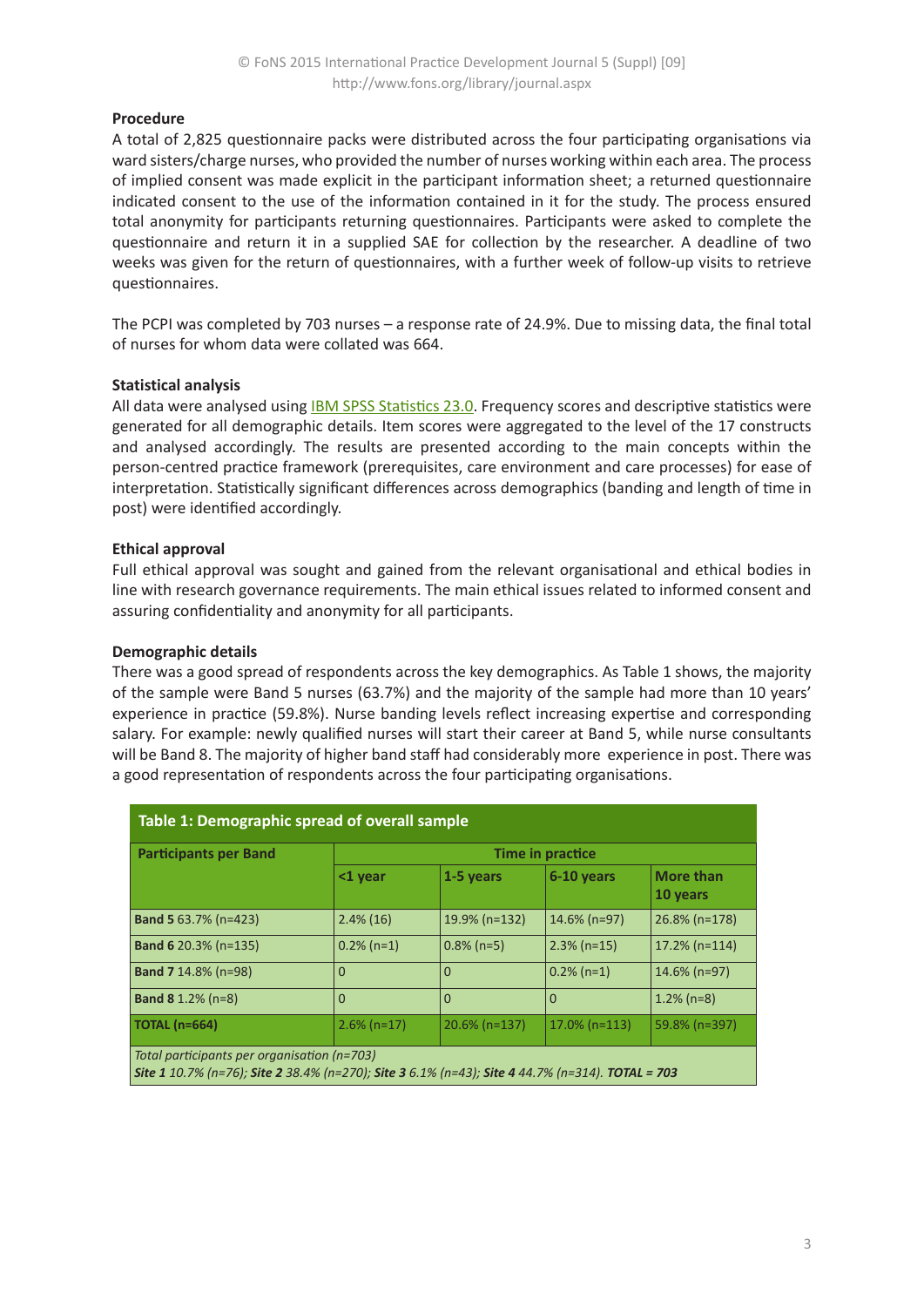| 2. MCan Scores and measures or uischbacion on the 17 constructs or the<br>person-centred practice inventory (range from 1 to 5) |                  |                 |                 |  |  |  |
|---------------------------------------------------------------------------------------------------------------------------------|------------------|-----------------|-----------------|--|--|--|
| <b>Construct</b>                                                                                                                | <b>Mean (SD)</b> | <b>Skewness</b> | <b>Kurtosis</b> |  |  |  |
| Prerequisites                                                                                                                   |                  |                 |                 |  |  |  |
| <b>Professionally competent</b>                                                                                                 | 4.26(.41)        | $-.113$         | .13             |  |  |  |
| <b>Developed interpersonal skills</b>                                                                                           | 4.37(.38)        | $-.121$         | .44             |  |  |  |
| Being committed to the job                                                                                                      | 4.45(.40)        | $-0.573$        | .08             |  |  |  |
| <b>Knowing self</b>                                                                                                             | 4.04(.52)        | $-0.953$        | 2.7             |  |  |  |
| <b>Clarity of beliefs and values</b>                                                                                            | 3.91(.54)        | $-.447$         | .74             |  |  |  |
| The care environment                                                                                                            |                  |                 |                 |  |  |  |
| Skill mix                                                                                                                       | 4.22(.45)        | $-.632$         | 1.8             |  |  |  |
| <b>Shared decision making systems</b>                                                                                           | 4.21(.65)        | $-.495$         | .37             |  |  |  |
| <b>Effective staff relationships</b>                                                                                            | 4.09(.62)        | $-1.08$         | 2.1             |  |  |  |
| <b>Power sharing</b>                                                                                                            | 3.93(.58)        | $-1.02$         | 2.3             |  |  |  |
| Potential for innovation and risk taking                                                                                        | 3.85(.63)        | $-4.35$         | .68             |  |  |  |
| The physical environment                                                                                                        | 4.05(.51)        | $-.410$         | .43             |  |  |  |
| <b>Supportive organisation systems</b>                                                                                          | 3.43(.66)        | $-.375$         | .20             |  |  |  |
| Care processes                                                                                                                  |                  |                 |                 |  |  |  |
| Working with patients' beliefs and values                                                                                       | 4.19(0.49)       | $-.105$         | .55             |  |  |  |
| <b>Shared decision making</b>                                                                                                   | 4.21(.52)        | $-.216$         | .34             |  |  |  |
| Engagement.                                                                                                                     | 4.18(.46)        | $-.138$         | 2.66            |  |  |  |
| <b>Sympathetic presence</b>                                                                                                     | 4.28(.44)        | .018            | .11             |  |  |  |
| <b>Providing holistic care</b>                                                                                                  | 4.40(0.44)       | $-.215$         | $-.34$          |  |  |  |

# **Table 2: Mean scores and measures of distribution on the 17 constructs of the**

Examination of the normality of distribution of responses indicates a good spread across all factors. Examination of the measures of dispersion (skewness and kurtosis) confirms the appropriateness of parametric tests to examine differences across demographic details. Significant differences are reported at probability level of P>0.05.

# **Results by concept**

#### *Prerequisites*

The broad concept of prerequisites comprises five constructs. Each of the five was scored positively (mean score >2.5), indicating a level of agreement with the construct. As shown in Table 2, the highest scored construct was being committed to the job (4.45 on the PCPI five-point scale). This is defined as a commitment of the individual and the team members to patients demonstrated through intentional engagement that focuses on providing holistic evidence-informed care. The lowest scored construct was clarity of beliefs and values (3.91) defined as awareness of the impact of beliefs and values on care provided by practitioners and the commitment to reconciling beliefs and values in ways that facilitate person-centredness. There was a narrow spread on scores across the constructs.

# *The care environment*

Seven constructs measured the concept of the care environment. Each of the seven was scored positively by the participants, indicating a level of agreement with the presence of the constructs in practice. The highest scored constructs were potential for innovation and risk (4.22) and shared decision making (4.21). Potential for innovation and risk addresses the professional accountability in decision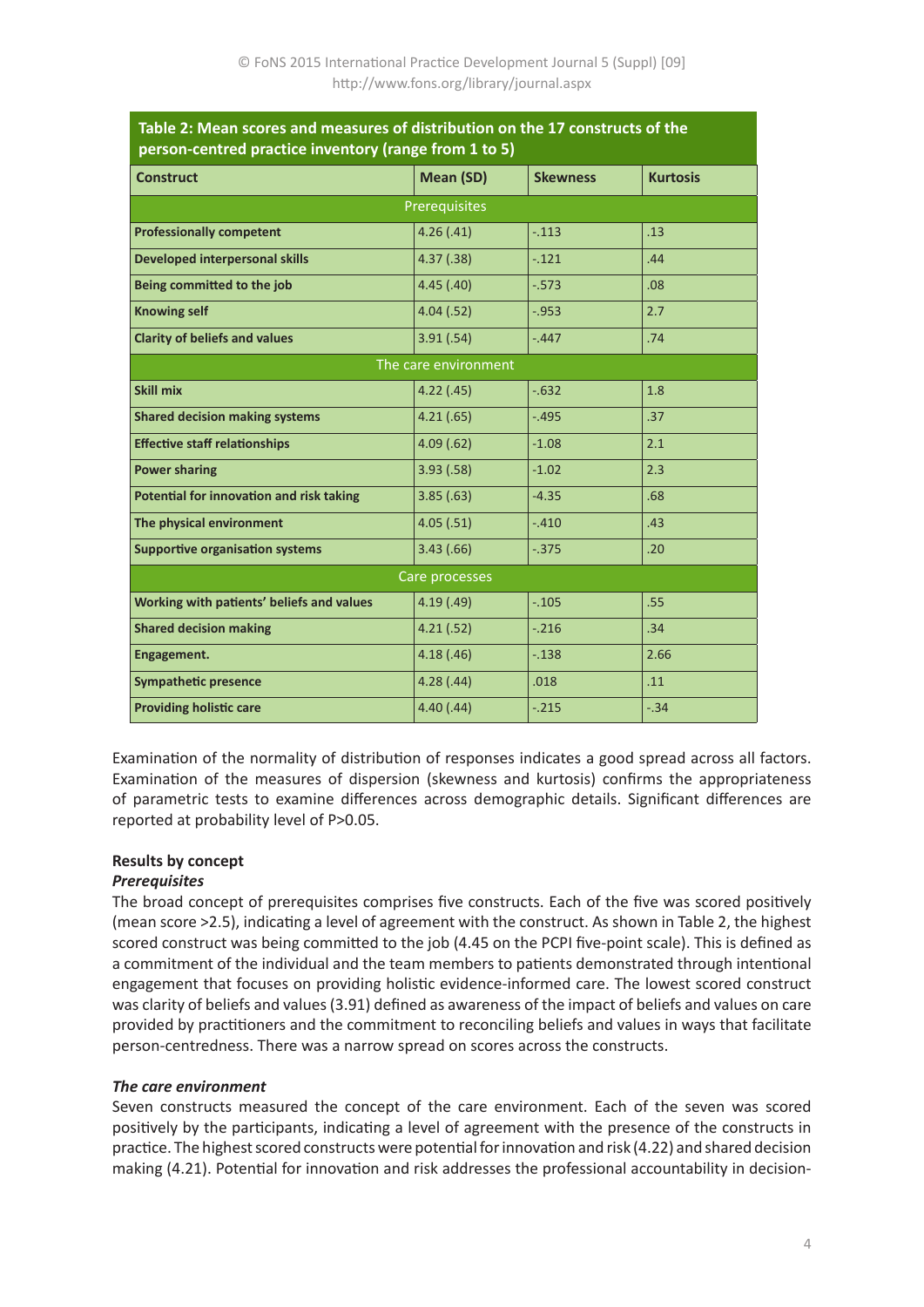making that reflects a balance between the best available evidence, professional judgement, local information and patient preferences. A shared decision making system is the active engagement that facilitates active participation in decision-making by all team members. The lowest scored construct was supportive organisational systems (3.43). This construct relates to the presence of organisational systems that promote initiative, creativity, freedom and safety of persons, underpinned by a governance framework that emphasises culture, relationships, values, communication, professional autonomy and outcomes.

# *Care processes*

Five constructs make up the concept of care processes. Each of the five was very positively scored, (mean scores >4). The highest scored construct was providing holistic care. The provision of holistic care is described as the provision of treatment and care that pays attention to the whole person through the integration of physiological, psychological, socio-cultural and developmental dimensions of persons. The scoring range across the five constructs was again narrow.

#### **Results by demographic factors**

#### *Organisation*

All constructs were positively scored across all four participating organisations. Examination of the mean figures identify statistically significant differences across organisations on four of the 17 constructs. Three of these are constructs relating to prerequisites (developed interpersonal skills, knowing self, and clarity of beliefs and values) and one relates to a care process: sympathetic presence. Examination of the mean scores for these constructs shows the difference to be focused on one particular organisation having a consistently lower score than the other three.

#### *Length of time in post*

All constructs were positively scored irrespective of the length of time staff had been in post. Statistically significant differences were noted across four of the 17 constructs, with three of the four constructs relating to the care environment (skill mix, shared decision making and power sharing) and the remaining construct relating to a prerequisite: professionally competent. Examination of the mean scores shows that with increasing length of time in post, the provision of person-centred practice scores increase. This pattern remains consistent across all four constructs for which there were statistically significant differences. Post hoc tests show that statistically significant differences were noted between the recently in post (<1 year and 1-5 years) and those who had spent more than 10 years in post.

# *Staff banding*

All constructs were positively scored irrespective of staff banding. Statistically significant differences were noted across nine of the 17 constructs, with the majority relating to the care environment (skill mix; shared decision-making; effective staff relationships; power-sharing; the physical environment; and supportive organisational systems). Two fell under prerequisites (professionally competent and clarity of beliefs and values) with the final one being the care process of working with patients' beliefs and values. Examination of the mean scores according to staff band shows that with increasing staff banding person-centred practice scores rose. This pattern remains consistent across all nine statistically significant constructs. Post hoc tests show that statistically significant differences were noted between the lowest band and highest band nurses.

# **Examination of the concepts of the PCPI**

Examination of the measures of skewness and kurtosis reflect normality of distribution across the three concepts. The mean scores for all concepts were positive (see Table 3).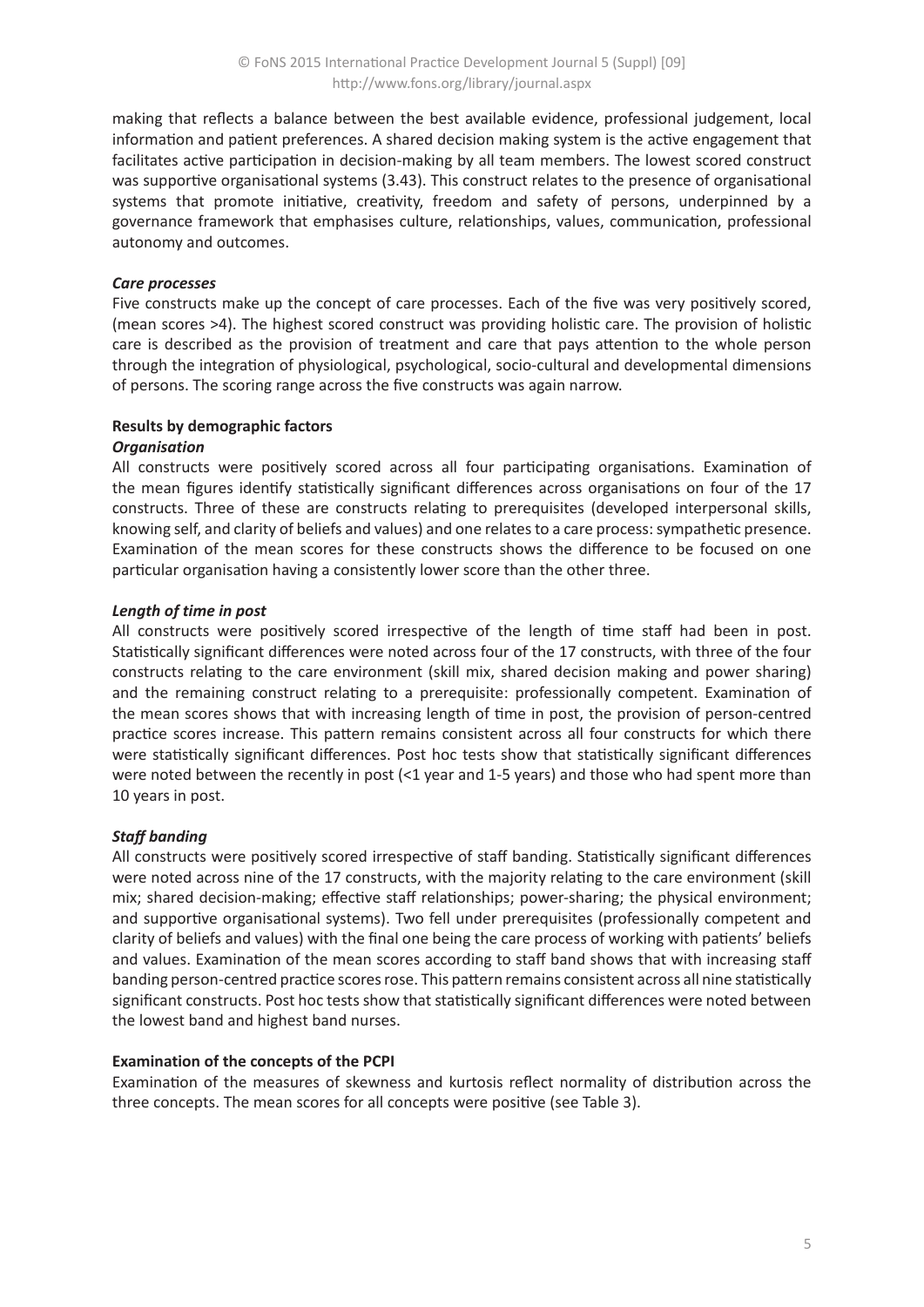| Table 3: Mean scores and measures of distribution on the three concepts of the<br>person-centred practiceinventory |            |                 |                 |  |  |  |
|--------------------------------------------------------------------------------------------------------------------|------------|-----------------|-----------------|--|--|--|
| <b>Concept</b>                                                                                                     | Mean (SD)  | <b>Skewness</b> | <b>Kurtosis</b> |  |  |  |
| <b>Prerequisites</b>                                                                                               | 4.21(0.31) | $-0.06$         | .253            |  |  |  |
| <b>Care environment</b>                                                                                            | 3.89(0.40) | 0.40            | .671            |  |  |  |
| Care process                                                                                                       | 4.26(0.37) | 0.38            | 1.66            |  |  |  |

Statistically significant differences in scores were noted across bands on prerequisites and the care environment. Higher scores on the concepts were reported by higher band nurses. The length of time in post had a statistically significant impact on scores on the care environment concept. Nurses who had spent less time in post had lower scores on the care environment concept. The organisational site had a statistically significant impact on the prerequisites concept, with one site having statistically significantly lower scores that the remaining three sites. There were no differences in scoring across the remaining three sites.

#### **Discussion**

The person-centred practice framework (McCance and McCormack, 2010) provides a detailed understanding of the complexity of organisational systems. A better understanding of the contextual elements that comprise the acute hospital work environment and their interplay may help prevent the incidence of substandard care such as that highlighted in the Francis Report (Francis, 2013). This study benchmarks the factors in care environments that are essential to the establishment and maintenance of person-centred practice across acute hospital settings (McCormack et al., 2011; Laird et al., 2015). Examination of the mean scores indicates that the respondents believed that all 17 constructs were being provided in the acute setting; the measures of dispersion indicate a moderate spread of scores around the means and levels of skewness and kurtosis are broadly acceptable. Examination of the positive scores on the constructs show that nurses felt that they possessed the knowledge, skills and attitudes to provide negotiated care options, notably:

- Effective communication skills
- Ability to provide holistic evidence informed care
- Appreciation of the importance of reflective practices and self-awareness
- The knowledge that beliefs and values impact on practice

The scores indicate that the sample has a clear picture of the impact that patients' values and beliefs have on care as well as the value of shared decision-making and connectedness between patients and practitioners. The evidence shows for the first time how these skills work to enable the achievement of holistic care and its connection with sympathetic presence. If effective change towards person-centred practice is to be initiated and sustained, the measurement of key components of practice needs to be accomplished at all levels of an organisation (Smull et al., 2009) in order to ensure that the care environment factors that help or hinder person-centredness are given sufficient attention (McCance et al., 2013). The study reported here is the first to evaluate systematically those factors that impact on person-centredness in an acute hospital setting and the PCPI has proved to be a useful instrument in doing this.

Having such an instrument to indicate these correlations is helpful in the ongoing development of practice. The findings of this study indicate areas for potential improvement in further interventions designed to develop person-centred practice. They clearly demonstrate the impact that staff banding and length of time in post have on person-centred practice. While the relationship between length of time in practice and clinical expertise has been explored and evaluated in previous research (McCance et al., 2013; Laird et al., 2015), this study goes further and has been able to correlate these issues statistically. The design and application of practice development interventions that are focused on content and target groups would help produce more effective outcomes in terms of developing the nursing expertise needed for effective person-centred practice. McCance and colleagues (2013) argue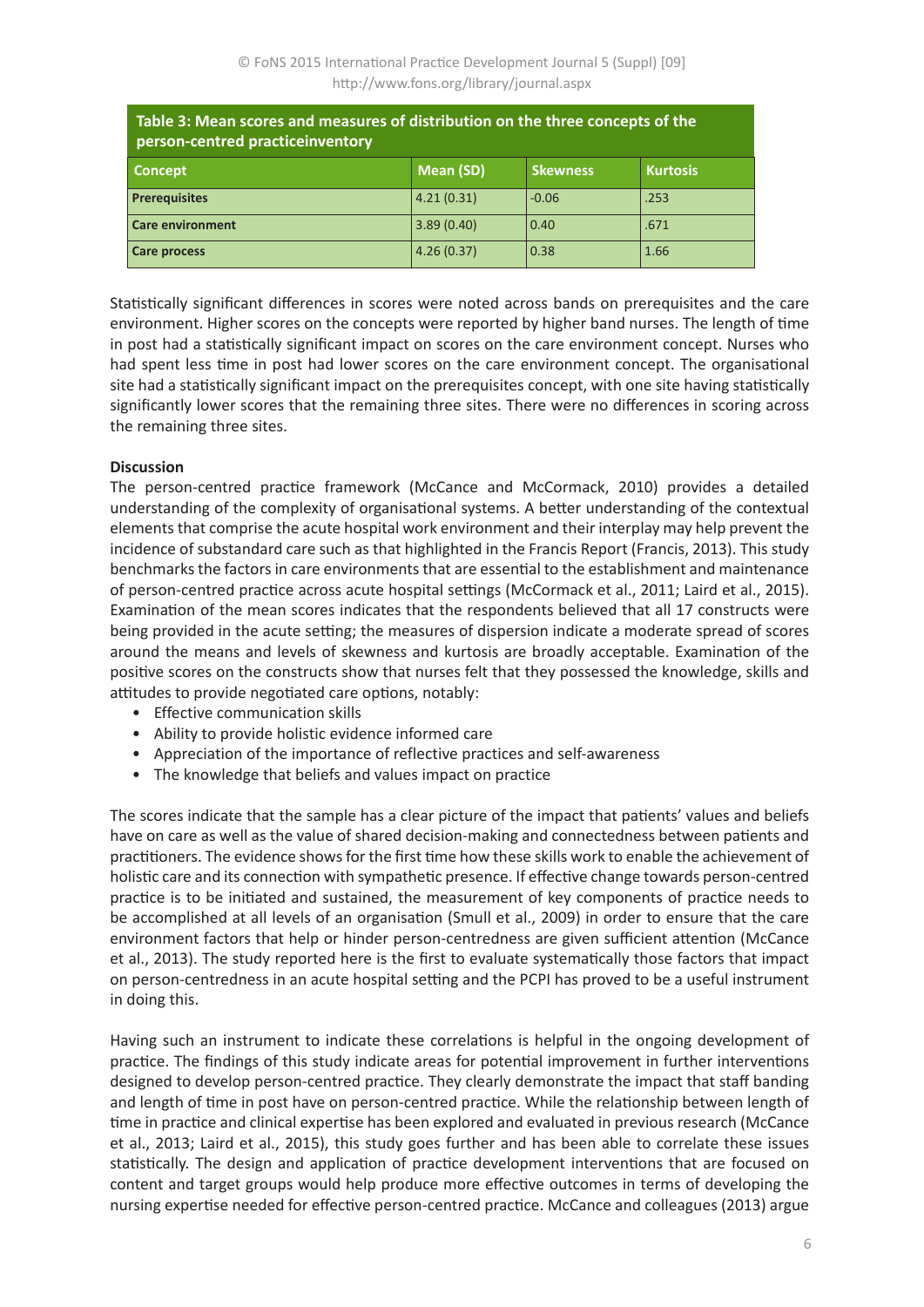the need to identify effectively the components of culture and context in order to deliver practice development programmes as a richer understanding of the context of care promotes engagement of practitioners. The statistically significant differences in construct scores across the different groups in this study indicate the usefulness of the PCPI in identifying areas for future focused development and in evaluating the impact of interventions.

Furthermore, the development of a tool to measure care environment issues in person-centred practice and its strong theoretical basis, like the PCPI, provides an opportunity to directly quantitatively test the theoretical framework. Previously, few such instruments existed and proxy measures were used to indicate changes in the environment of practice in the acute sector (Edvaardsson and Innes, 2010). Edvaardsson and Innes (2010) criticised existing instruments designed to measure person-centred practice as failing to identify conceptual underpinnings and thereby limiting comparability across findings. The PCPI redresses this shortcoming by being explicitly linked to the person-centred practice framework of McCormack and McCance (2010) and providing a tool to examine the correlations between constructs of the framework as they are operationalised in different practice settings. The evidence presented in this study provides a benchmark for person-centred practice in acute hospitals, but it offers a greater potential to be used across different settings and from different perspectives, as well as promoting comparability of findings across studies. The accumulation of evidence will provide a deeper understanding of the mechanisms needed for effectiveness in person-centred practice.

Until the development of the PCPI, few tools enabled a whole-system evaluation of person-centred practice. The PCPI offers an opportunity to measure change across and within acute clinical settings, providing evidence at individual, team, organisational and systems levels. In this study the PCPI was used as a measure of practice at organisational and systems levels as well as across different groups. The instrument can be further used to measure person-centred practice on each of the constructs. Further analysis to an item response level will provide insight into potential areas for improvement.

# **Limitations**

The positivity of the scores may indicate that further work is needed to help tease out whether the findings are reflective of aspirations rather than an actual position in relation to providing care. Further examination is required to validate the findings. Additional work is required to help identify other standardised instrument or qualitative measures and cross-validate these measures with the findings of the PCPI to provide validity and confidence in the questionnaire findings.

In this study the PCPI was applied in the acute setting. Further investigation across other healthcare settings is required to test its wider effectiveness.

#### **Conclusion**

The contextual factors that help establish and maintain person-centred practice are being provided in acute hospitals but these are affected by staff banding and length of time in post. The PCPI provides an accurate measure of the contextual indicators and is sensitive to measuring differences across (demographic) groups. The PCPI offers an opportunity quantitatively to benchmark person-centred practice, and identify areas for improvement and evaluate change.

# **References**

Alzheimer's Society (2009) *Counting the Cost: Caring for People with Dementia on Hospital Wards*. Retrieved from: [tinyurl.com/AlzheimersSoc-countingthecost](http://tinyurl.com/AlzheimersSoc-countingthecost) (Last accessed 5<sup>th</sup> February 2013).

- Dewi, W., Evans, D., Bradley, H. and Ullrich, S. (2014) Person-centred care in the Indonesian healthcare system. *International Journal of Nursing Practice*. Vol. 20. No. 6. pp 616-622.
- Edvardsson, D. and Innes, A. (2010) Measuring person-centred care: a critical comparative review of published tools. *Gerontologist*. Vol. 50. No. 6. pp 834- 846.
- Francis, R. (2013) *Report of the Mid Staffordshire NHS Foundation Trust Public Inquiry*. London: The Stationery Office.